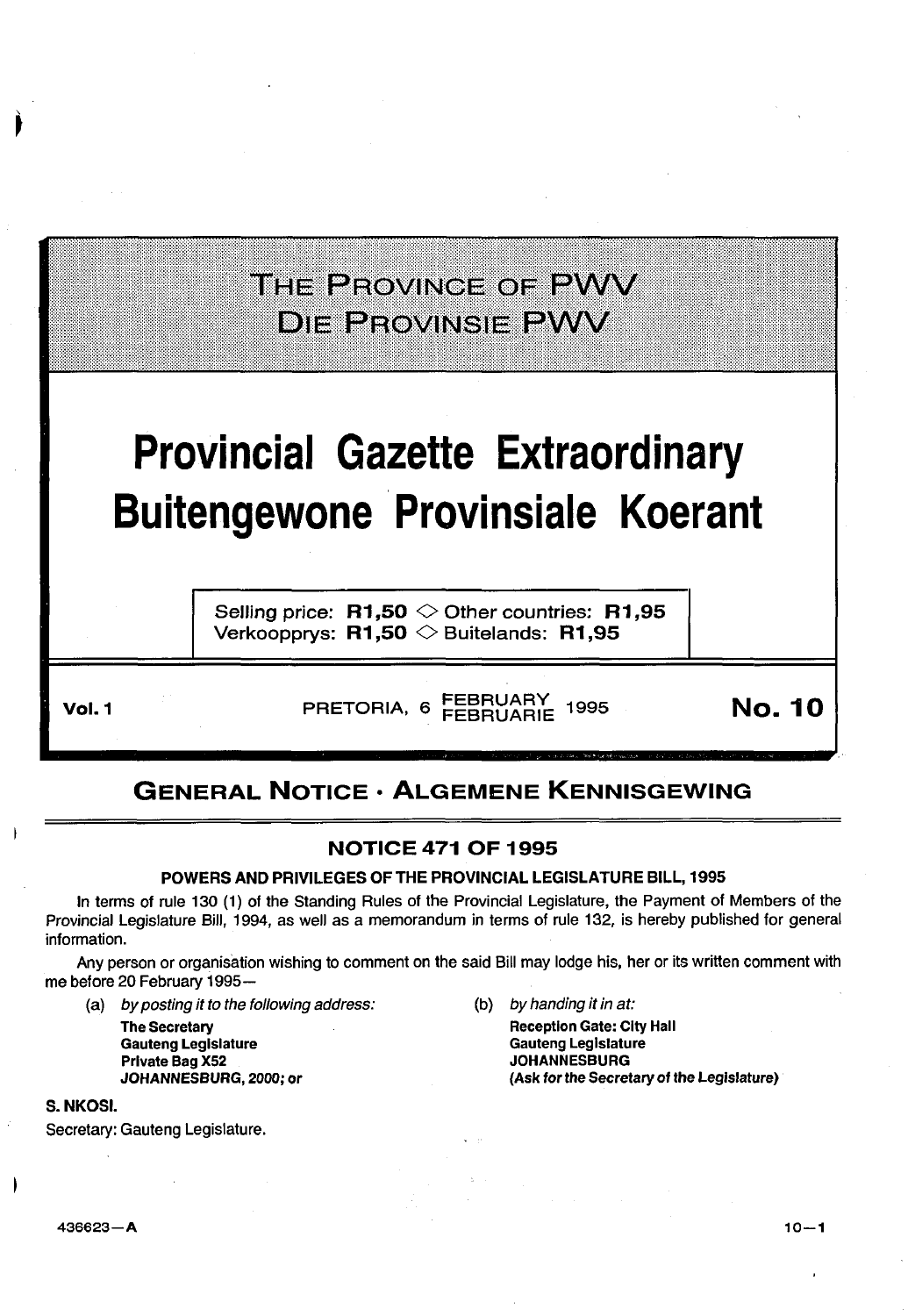#### **BILL**

#### **To define and declare the powers, privileges and immunities of the Provincial Legislature, and to provide for matters incidental thereto.**

BE IT ENACTED by the Provincial Legislature of Gauteng as follows:

#### **Definitions**

**1.** In this Act, unless the context indicates otherwise-

- **"cominittee"** means any committee of members established in terms of the standing orders;
- **"journals"** means any recording of the proceedings of the Provincial Legislature or any committee of whatever nature including minutes, transcripts and tape record· ings;
- **"member"** means a member of the Provincial Legislature, and includes a Member of the Executive Council;
- **"officer"** means the Secretary, and any other person who may be appointed to the staff of the Provincial Legislature;
- **"Secretary"** means the provisional secretary or the Secretary to the Provincial Legislature appointed in terms of section 143 of the Constitution;
- **"Speaker"** means the Speaker of the Provincial Legislature referred to in section 131 of the Constitution;
- **"standing orders"** means the rules and orders made by the Provincial Legislature in connection with the order and conduct of its business and proceedings under section 137 (1) of the Constitution;
- **"the Constitution"** means the Constitution of the Republic of South Africa, 1993 (Act No. 200 of 1993).

#### **CHAPTER 1**

**2.** Without derogating from the provisions of section 135 of the Constitution, the provi· sions of subsection (2) of that section shall not apply to any person, other than a member, giving evidence before the Provincial Legislature or any committee.

#### **Liability in respect of publications of Provincial Legislature**

**3.** No person shall be liable to any civil or criminal proceedings, arrest imprisonment or be liable for damages for or on account or in respect of the publication by him or her, or his or her servant, of any report, paper, minutes of minutes of proceedings of the Provincial Legislature or any committee by order or under the authority of the Provincial Legislature or any such committee or the Speaker.

#### **Protection in respect of extracts and abstracts**

**4.** If in any legal proceedings instituted for the publication of any extract from or abstract of any report, paper, minutes or minutes of proceedings of the Provincial Legislature or any committee, the court is satisfied that such extract or abstract was published bona fide and without malice, judgement shall be given for the defendant or the accused, as the case maybe.

#### **Offences relating to unauthorised printing**

**5.** Any person who-

(a) prints or causes to be printed any copy of any law of the Provincial Legislature or any copy of any report, paper, minutes or minutes of proceedings of the Provincial Legislature or any committee which purports to have been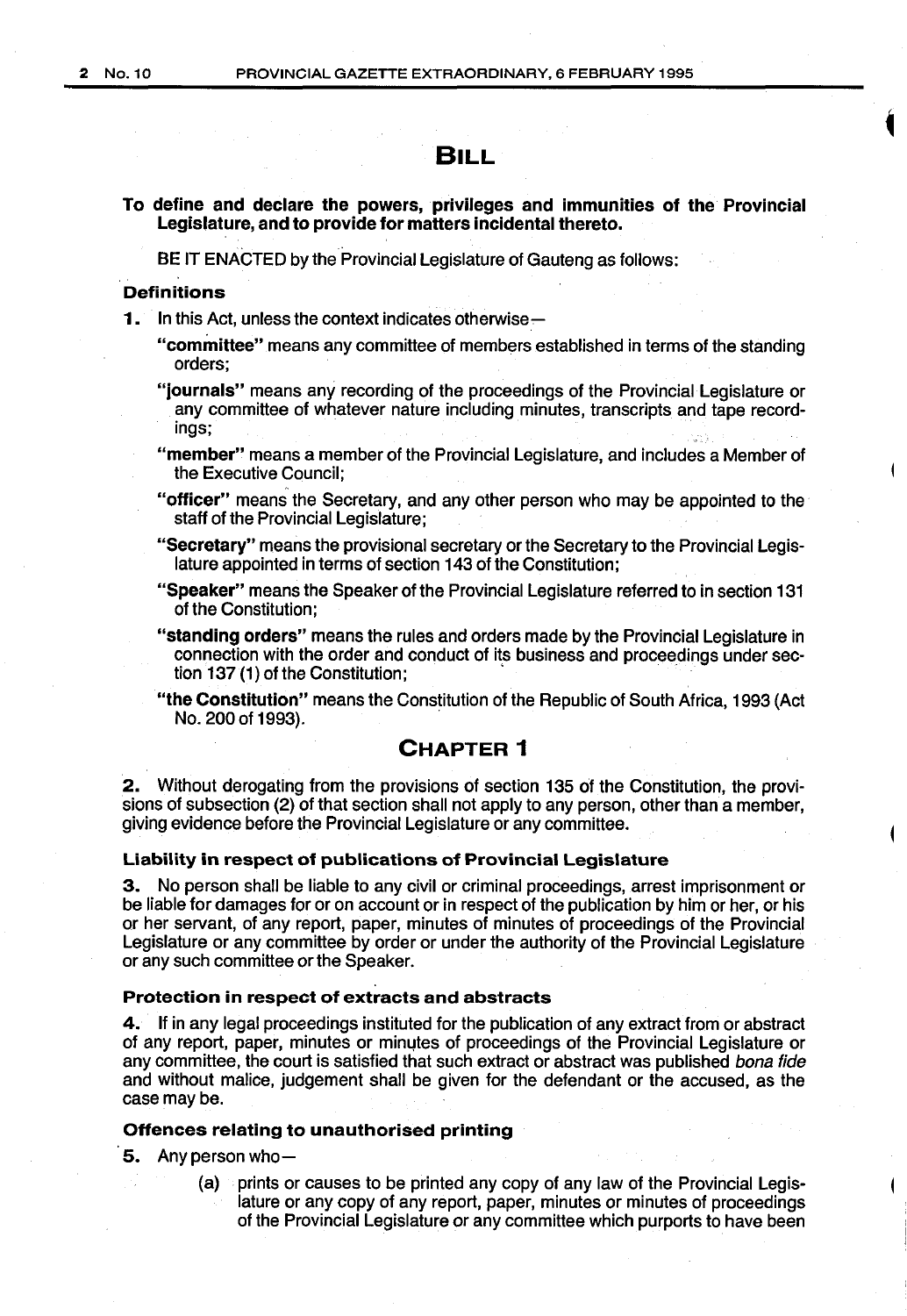printed by the Government Printer or the printer of the Provincial Legislature, or by order or under authority of the Provincial Legislature, any such committee or the Speaker, while it has not been so printed; or

(b) tenders in evidence any such copy which purports to have been so printed, knowing that it is not so printed,

shall be guilty of an offence and on conviction be liable to imprisonment for a period not exceeding three years.

#### **CHAPTER 2**

#### THE PROVINCIAL LEGISLATURE

#### Arrest of persons creating disturbance

,<br>)

6. (1) Any person creating or joining in any disturbance in the Provincial Legislature while the Provincial Legislature is sitting may be arrested without warrant on the verbal order of the Speaker and may be detained by such officer as the Speaker may designate for a period not exceeding 48 hours within which period he or she shall be brought before- $\sim$   $\sim$ 

- (a) the Provincial Legislature, if. he or she is a member; or
- (b) a court of law, if he or she is any other person.

(2) Every police officer and every person shall when called upon by the officer to do so, assist such officer in the arrest and detention of any person arrested by virtue of a verbal order referred to in subsection (1).

(3) Any person who, without sufficient cause, fails to assist an officer as contemplated in subsection (2), shall be guilty of an offence and on conviction be liable to a fine or to imprisonment for a period not exceeding six months or to both such fihe and such imprisonment.

#### Powers and privileges of Provincial Legislature in respect of contempt

7. Subject to the provisions of the Constitution, the Provincial Legislature shall have all such powers and privileges as may be necessary for enquiring into, passing judgement on or pronouncing upon any act, matter or thing declared in this Chapter to be contempt of the Provincial Legislature, and taking the disciplinary action provided therefore in this Chapter.

#### Contempt of Provincial Legislature

8. Any member shall be guilty of contempt of the Provincial Legislature if he or she-

- (a) wilfully fails or refuses to obey any ruling order or resolution of the Provincial Legislature;
- (b) commits an offence under this Act; or
- $(c)$  is guilty of an act or omission which in terms of the standing orders constitutes contempt of the Provincial Legislature.

#### Disciplinary action against members or persons

9. (1) Any member adjudged guilty of contempt of the Provincial Legislature may, in addition to any other penalty to which he or she is liable under this Act or any other law-

- (a) be cautioned or reprimanded;
- (b) be imposed a fine not exceeding R5 000, which fine may be recovered by deducting specified instalments from his or her remuneration; or
- (c) be suspended for a period not exceeding two years.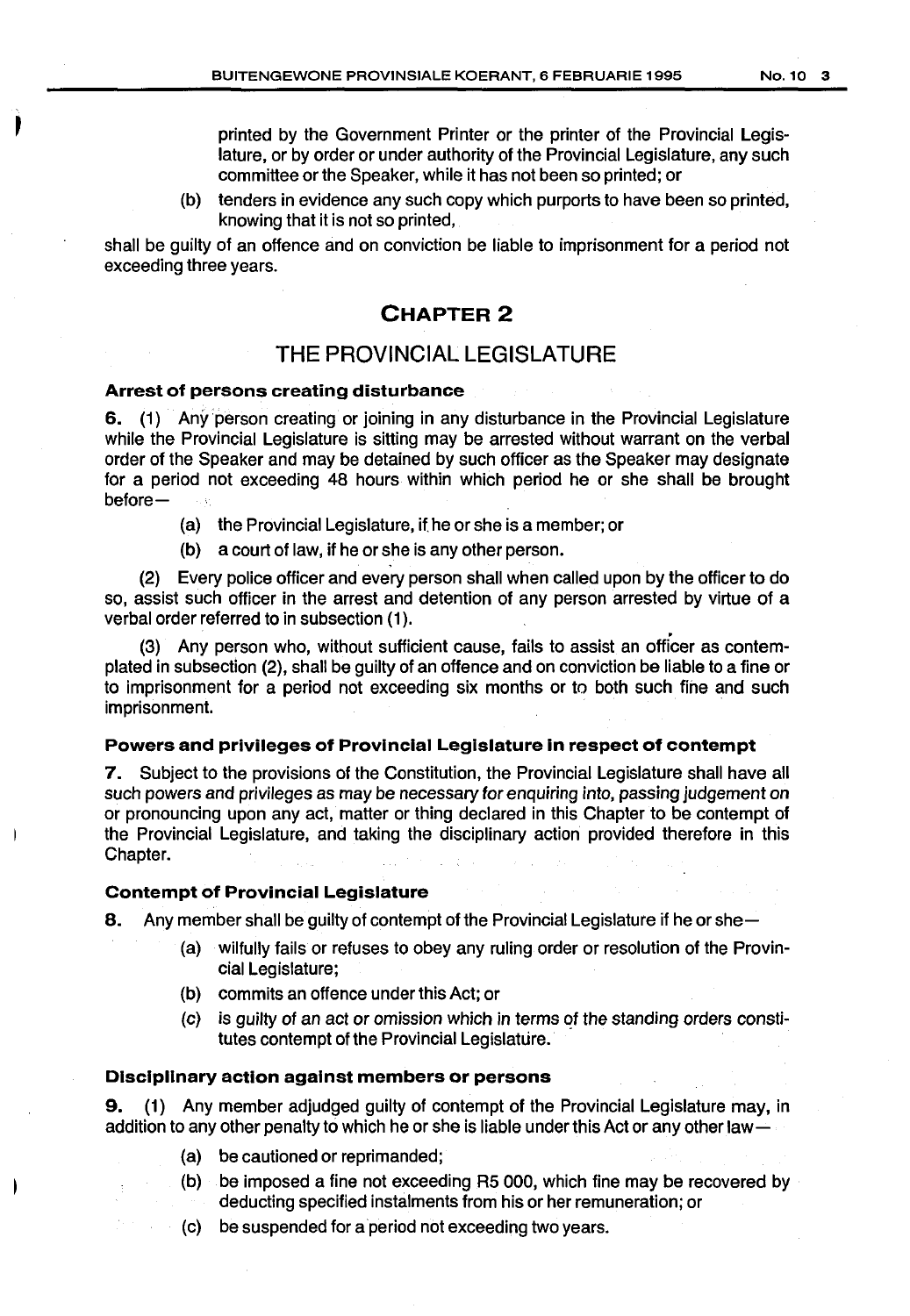(2) Any fine payable under subsection (1) may, if authorised thereto by the Provincial Legislature, be recovered by the Member of the Executive Council responsible for finance by way of civil action in a competent court.

(3) Any amount recovered in respect of a fine shall be paid into the Provincial Revenue Fund.

#### **Offences relating to Provincial Legislature**

**10.** Any person who-

- (a) while the Provincial Legislature is sitting, creates or joins in any disturbances therein or in the vicinity thereof, whereby the proceedings of the Provincial Legislature are or are likely to be interrupted; or
- (b) commits any act which is calculated to hold the Provincial Legislature or its proceedings in contempt,

shall be guilty of an offence and on conviction by a competent court of law be liable to a fine or to imprisonment for a period not exceeding two years or to both such fine and such imprisonment.

#### **CHAPTER3**

#### **MEMBERS AND OFFICERS**

#### **Arrest and summons of members within precincts of Provincial Legislature**

**11. (1).** Notwithstanding anything to the contrary contained in any law but subject to the provisions of section 6 (1 ), no person shall arrest any member within the precincts of the Provincial Legislature, or serve any summons or subpoena upon him or her thereat, while the Provincial Legislature is sitting.

(2) Any person who contravenes a provision of subsection **(1)** shall be guilty of an offence and on conviction be liable to a fine or to imprisonment for a period not exceeding six months or to both such fine and such imprisonment.

#### **Duty of criminal court in respect of members**

**12.** Whenever in any criminal proceedings any member has been sentenced to a period of imprisonment of more than 12 months without the option of a fine, the court so sentencing that member shall in writing inform the Speaker of the nature of the offence and the sentence imposed.

#### **Giving evidence of proceedings**

**13.** (1) No member or officer and no reporter employed to take minutes of evidence given before the Provincial Legislature or any committee, shall give evidence elsewhere regarding the contents of any evidence given or of any manuscript or document produced before the Provincial Legislature or any committee, or regarding any proceedings or examination at the Bar of the Provincial Legislature or before any committee, without first having obtained the special leave of the Provincial Legislature.

(2) During any recess or adjournment of the Provincial Legislature the said leave may be given by the Speaker.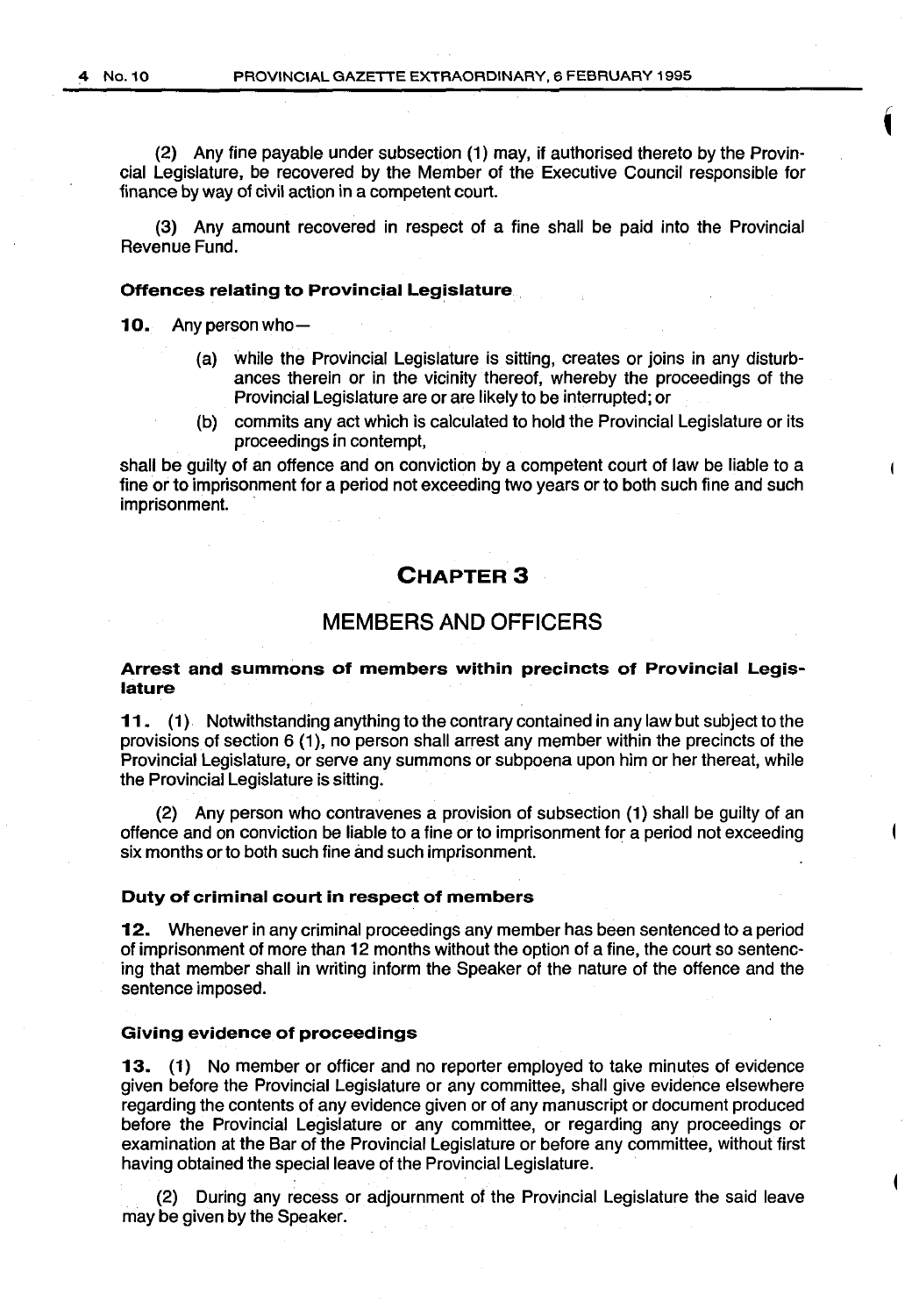#### **Attendance of members before Parliament or other provincial legislature**

**14.** No member shall without the consent or order of the Provincial Legislature or, during any recess or adjournment, without the consent of the Speaker attend before Parliament, any other provincial legislature or any committee of Parliament or such other provincial legislature.

#### **Matters in which members have a direct pecuniary interest**

**15.** (1) Subject to the provisions of subsection (3), a member shalt not in or before the Provincial Legislature or any committee vote upon or take part in the discussion of, any matter in which he or she has a direct pecuniary interest.

(2) Any member who contravenes a provision of subsection **(1)** shall be guilty of an offence and on conviction be liable to a fine not exceeding AS 000.

(3) The provisions of subsection (1) shall not apply to any vote or discussion in connection with the remuneration or allowances to be received by members in their capacity as such members, or to any interest which a member may have in any matter in common with the public generally, or with any class or section of the public.

#### **Offences relating to members and officers**

16. Any person who-

- (a) threatens, obstructs or insults any member proceeding to or leaving any sitting of the Provincial Legislature or on account of his or her conduct therein, or endeavours by force, insult or menace to compel any member to declare himself or herself in favour of or against any proposition or matter pending or expected to be brought before the Provincial Legislature; or
- (b) hinders or obstructs any officer in the execution of his or her duty or from proceeding to or from leaving the Provincial Legislature in the course of or in connection with his or her official duties,

shall be guilty of an offence and on conviction be liable to a fine or to imprisonment for a period not exceeding 12 months or to both such fine and such imprisonment.

#### **CHAPTER4**

#### **WITNESSES AND DOCUMENTS**

#### **Order to attend before Provincial Legislature or committee**

**17.** The Provincial Legislature or any committee authorised to require the attendance of persons or the production of documents may order any person to attend before the provincial legislature or any such committee, as the case may be, and to produce any paper, book, record, or document in his or her possession or custody or under his or her control.

#### **Summons of witnesses**

**18.** (1) An order to attend or to produce any document before the Provincial Legislature or any committee shall be notified to the person required to attend or to produce the paper, book, record, or document-

> (a) in the case where such person is a member of the National Assembly, the Senate or any other provincial legislature, by means of a request in writing addresses by the Speaker to the House concerned;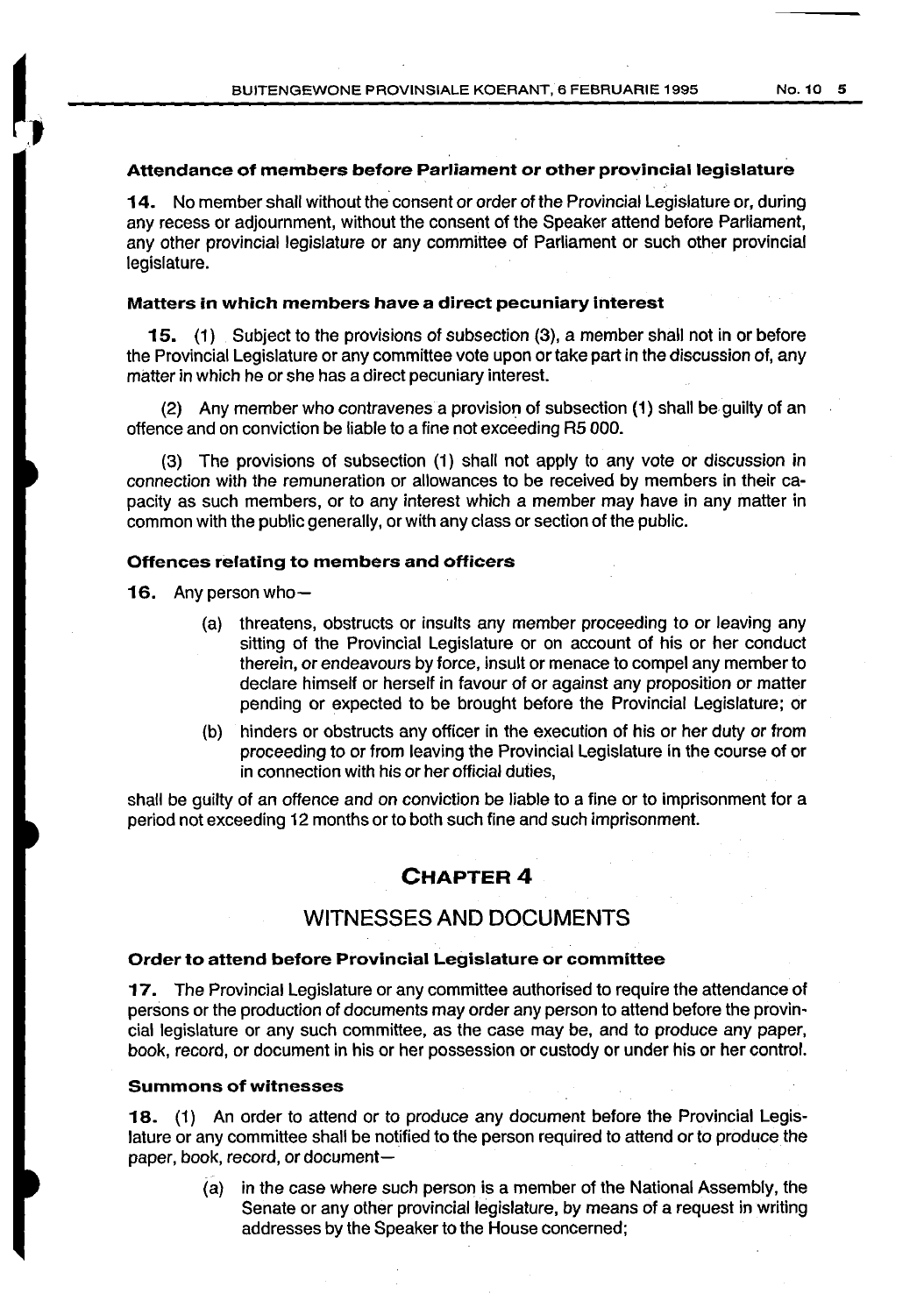- (b) in the case where such person is being detained in any prison, by means of a warrant issued by the Speaker under his or her hand; or
- (c) in any other case, by means of a summons issued by order of the Speaker under the hand of the Secretary.

(2) (a) In every summons referred to in subsection (1) there shall be stated the time and place at which the person summoned is required to attend, and the particular paper, book, record or document, if any, which he or she is required to produce.

(b) Such summons shall be served on the person mentioned therein either by delivering to him or her personally a copy thereof or by leaving such copy with an adult person at the first-mentioned person's usual or last known place of residence.

(3) A person summoned in terms of subsection (2) may be payed such an amount for his or her expenses as may be approve by the Speaker in accordance with the standing orders.

#### **Examination of witnesses**

**19.** Whenever the Provincial Legislature or committee requires that any fact, matter or thing relating to the subject of the enquiry before the Provincial Legislature or any such committee be verified or otherwise ascertained by the oral examination by any witness, the Speaker, the Chairperson of any committee or any person specially designated by the Speaker for that purpose may-

- (a) call upon and administer an oath to, or accept an affirmation from, any person present at the enquiry irrespective of whether he or she was or could have been summoned in terms of section 18 or not;
- (b) examine or require any person who was called upon under paragraph (a) to produce any paper, book, record or document in his or her possession or custody or under his or her control which may have a bearing on the subject of the enquiry.

#### **Privilege of witnesses**

**20.** In connection with the examination of any person by, or the production of any paper, book, record or document before, the Provincial Legislature or any committee in terms of section 19, the law relating to privilege, as applicable to a witness summoned to give evidence or to produce any paper, book, record or document before a court of law, shall apply.

#### **Offences relating to conduct of witnesses**

#### **21.** Any person who-

- (a) has been duly summoned in terms of section 18 and who fails, without sufficient cause-
	- (i) to attend at the time and place specified in the summons; or
	- (ii) to remain in attendance until excused from further attendance by the person presiding at the enquiry;
- (b) has been called upon under section 19 (a) and who refuses to be sworn or to make an affirmation as a witness; or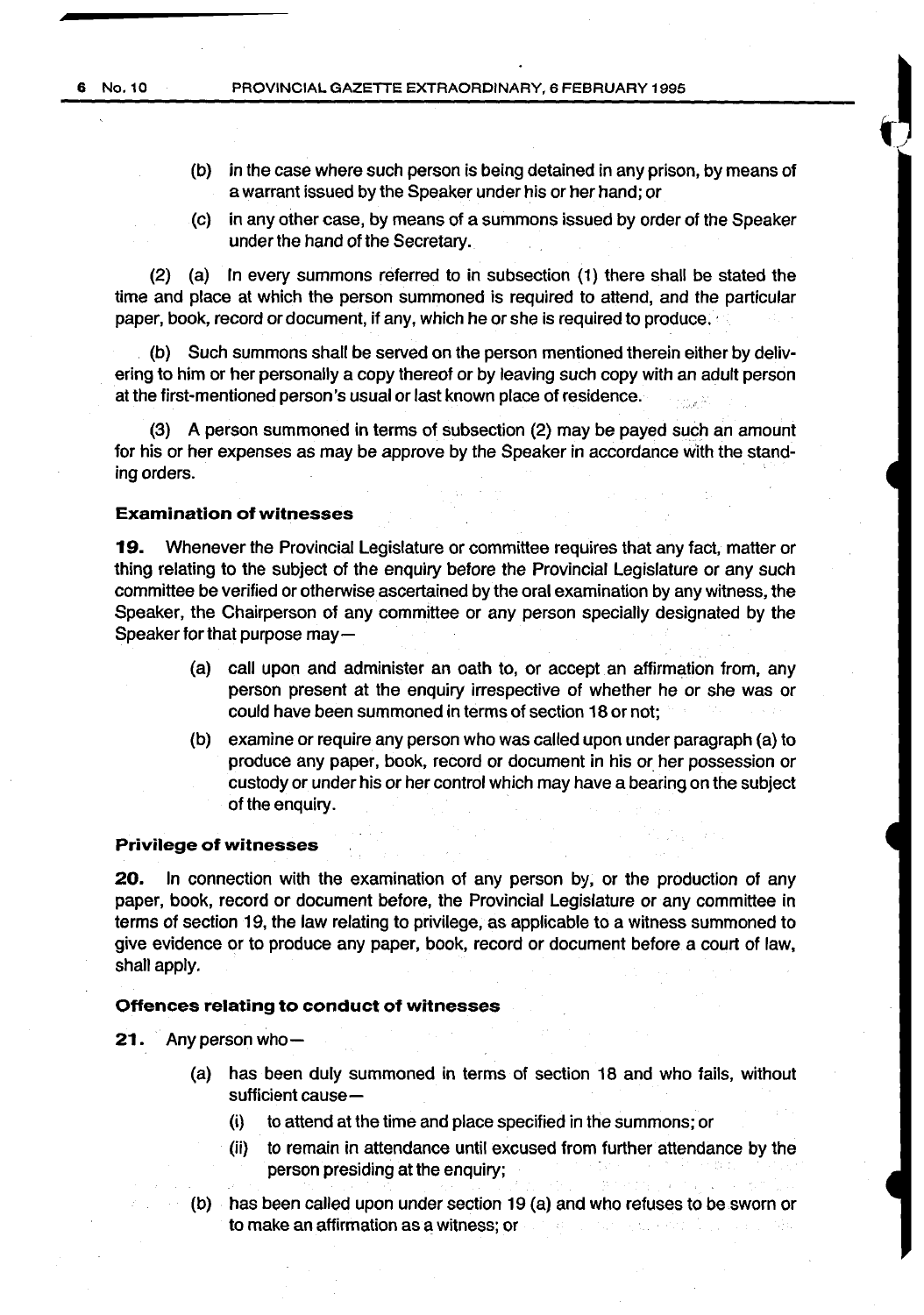- (c) fails, without sufficient cause-
	- (i) to' answer fully and satisfactorily any question lawfully put to him or her under section 19 (b); or
	- (ii) to produce any paper, book, record or document in his or her possession or custody or under his or her control which he or she has been required to produce under section 19 (b),

shall be guilty of an offence and on conviction be liable to a fine or to imprisonment for a period not exceeding 12 months or to both such fine and such imprisonment.

#### **Witnesses not liable to legal proceedings**

**22.** (1) Except in the case of perjury or any offence under section 23 (b) or (c), not witness who is in possession of a certificate referred to in subsection (2) shall be liable to any civil or criminal proceedings, arrest, imprisonment, or damages by reason of anything $-$ 

- (a) said by him or her in the course of giving his or her evidence before the Provincial Legislature or such committee; or
- (b) done by him or her before that time and revealed by him or her evidence.

(2) If a witness has answered fully and satisfactorily all questions put to him or her by the Provincial Legislature or any committee, he or she shall, at his or her request be entitled to receive a certificate under the hand of the person presiding at the enquiry stating that the particular witness did so answer all questions upon his or her examination: Provided that such certificate may, in the case of a witness before any such committee, be signed by the Speaker.

#### **Miscellaneous offences**

**23.** Any person who-

 $\overline{\phantom{a}}$ 

- (a) threatens, obstructs or in any way unduly influences any witnesses required to give evidence or to produce any paper, book, record or document before the Provincial Legislature or any committee;
- (b) with the intent to deceive the Provincial Legislature or any committee, produces to the Provincial Legislature or any such committee any false, untrue, fabricated or falsified paper, book, record or document; or
- (c) wilfully furnishes the Provincial Legislature or any committee with information, or make a statement before it, which is false or misleading,

shall be guilty of an offence and on conviction be liable to a fine or to imprisonment for a period not exceeding two years or to both such fine and such imprisonment.

#### **CHAPTER9**

#### **GENERAL**

#### **Receiving of compensation by certain persons prohibited**

**24.** (1) No attorney, law agent or parliamentary agent who in the practice of his profession is a partner or in the service of a member shall accept or receive, either directly or indirectly, any fee, compensation, gift or reward for or in respect of the promotion of or opposition to any bill, resolution, matter, rule or thing submitted or proposed to be submitted to the Provincial Legislature or any committee for its consideration.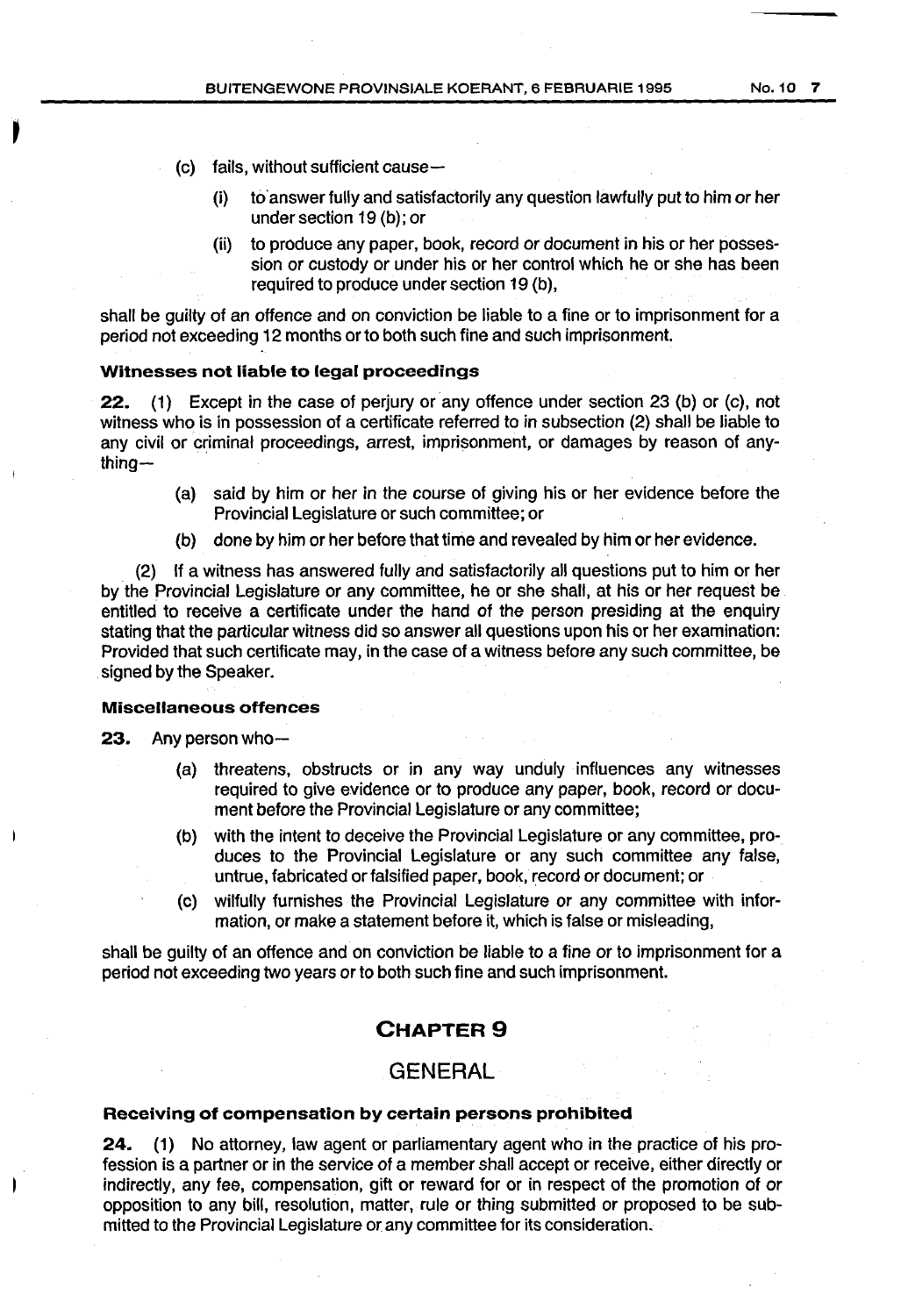(2) Any person who contravenes a provision of subsection (1) shall be guilty of an offence and on conviction be liable to a fine not exceeding R5 000, and in addition to repay the amount of the value of the fee, compensation, gift or reward accepted or received by him or her.

#### Admissibility of journals as evidence

25. At any enquiry relating to or affecting the powers, privileges and immunities of the Provincial Legislature or of any member, any copy of the journals printed or purporting to have been printed by order of the Provincial Legislature or the Speaker shall be admitted as evidence of such journals in all courts and places in the Republic without any proof being given that such copy was so printed.

#### Speaker or committee may act on behalf of Provincial Legislature

26. (1) Subject to the standing orders, the Provincial Legislature may authorise the Speaker or any committee to perform any which may be performed by the Provincial Legislature under this Act.

(2) For the purpose of the performance of any act referred to in subsection (1), the Speaker or committee shall have the powers with which the Provincial Legislature is vested in terms of this Act.

#### Application of Act in case of committee meeting beyond seat or during recess or adjournment

27. In so far as it may be necessary for the achievement of the objects of this Act in the case of any committee which in terms of any authority conferred upon it performs its functions beyond the seat of the Provincial Legislature or while the Provincial Legislature is in recess or adjournment, the provisions of this Act shall apply as if the premises where the committee meets for the performance of its functions were within the precincts of the Provincial Legislature, or as if the Provincial Legislature were in sitting, as the case may be.

#### Liability for acts under authority of Provincial Legislature

28. No person shall be liable in damage or otherwise for any act done under the authority of the Provincial Legislature and within its legal powers, or under any warrant issued by virtue of those powers.

#### Short title

29. This Act shall be called the Powers and Privileges of the Provincial Legislature Act, 1995.

#### MEMORANDUM IN TERMS OF RULE 132 ON THE POWERS AND PRIVILEGES OF THE PROVINCIAL LEGISLATURE BILL, 1995

#### (i) Reasons tor the Bill

The reason for the Bill is to prescribe the powers, privileges and immunities of the Provincial Legislature of Gauteng, as contemplated by section 135 (1) of the Constitution of the Republic of South Africa, 1993 (Act No. 200 of 1993).

#### (ii) Social impact of the Bill

The social impact of the Bill may be that it may foster respect for the Provincial Legislature.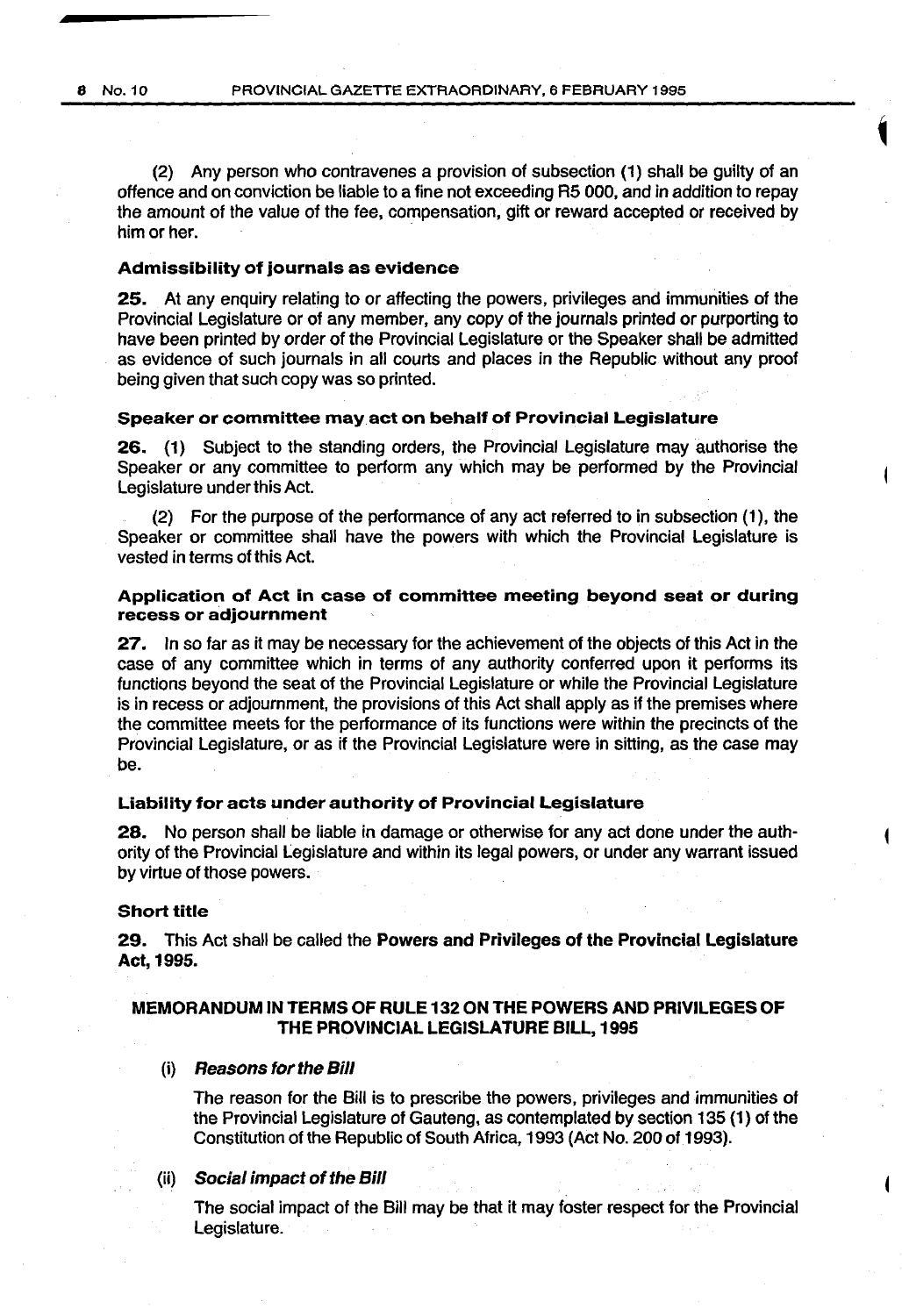#### (iii) Environmental impact

None.

#### (iv) Financial implications

It is not clear what the financial implications of the Bill would be.

#### (v) Comments

The Bill has not been published for comments, but is mainly based on the Powers and Privileges of Parlement Act, 1963 (Act No. 91 of 1963), and the proposals of the South African Law Commission.

#### (vi) Clause-by-clause explanation

In clause 1 certain words are .defined. Thereafter the Bill is divided into five Chapters, the first of which deals with freedom of speech and debate in the Provincial legislature and a committee thereof. In this regard the provisions of section 135 (2) and (3) of the Consti-tution are not repeated in the Bill in view of opinion No. 194/94 of the Chief State Law Adviser. Clause 2 only provides that the said section 135 (2) shall not apply to other persons than members of the Provincial legislature. In terms of clause 3 nobody shall be liable for publishing anything on the authority of the Provincial Legislature, any committee or the Speaker. The publication of extracts and abstracts from certain documents are protected by clause 4, if they were published bona fide and without malice. In clause 5 certain offences are created relating to unauthorised printing.

Chapter 2 deals with the Provincial Legislature, and provides in clause 6 for the arrest of persons creating a disturbance in the legislature. Clause 7 empowers the Provincial Legislature to deal with contempt of the legislature, set out in clause 8, as prescribed in clause 9. In clause 10 certain offences relating to disturbance and contempt of the Provincial Legislature are created.

Chapter 3 deals with members and officers of the Provincial Legislature, and provides in clause 11 that it shall be an offence to arrest a member within the precincts of the legislature or to serve a summons or subpoena on him or her while the legislature is sitting. In terms of clause 12 a criminal court should inform the Speaker in writing of certain sentences imposed on a member. Clause 13 provides that no member, officer or reporter shall give evidence elsewhere regarding certain proceedings before the legislature or a comittee, unless special leave has been obtained from the legislature or, during a recess or adjournment, from the Speaker. In terms of clause 14 no member shall without consent attend before Parliament or any other Provincial Legislature, or a committee thereof. Clause 15 declares it an offence for a member to vote upon, or take part in the discussion of, any matter in which he or she has a direct pecuniary interest, except in certain cases. In clause 16 certain offences are created relating to the obstruction of members and officers.

Chapter 4 deals with witnesses and documents. In terms of section 17 the Provincial Legislature or a committee authorised thereto may order any person to attend before the legislature or the committee and to produce any document. Clause 18 prescribes how such order shall be notified to the witness, the contents of a summons and how it shall be served, as well as the amount that may be paid to witnesses. Clause 19 provides for the examination of witnesses and clause 20 for the privilege of witnesses. In clause 21 certain offences are created in relation to the conduct of witnesses. According to clause 22 no witness shall be liable to any legal proceedings by reason of anything said or revealed in his or her evidence, if he or she is in possession of a certificate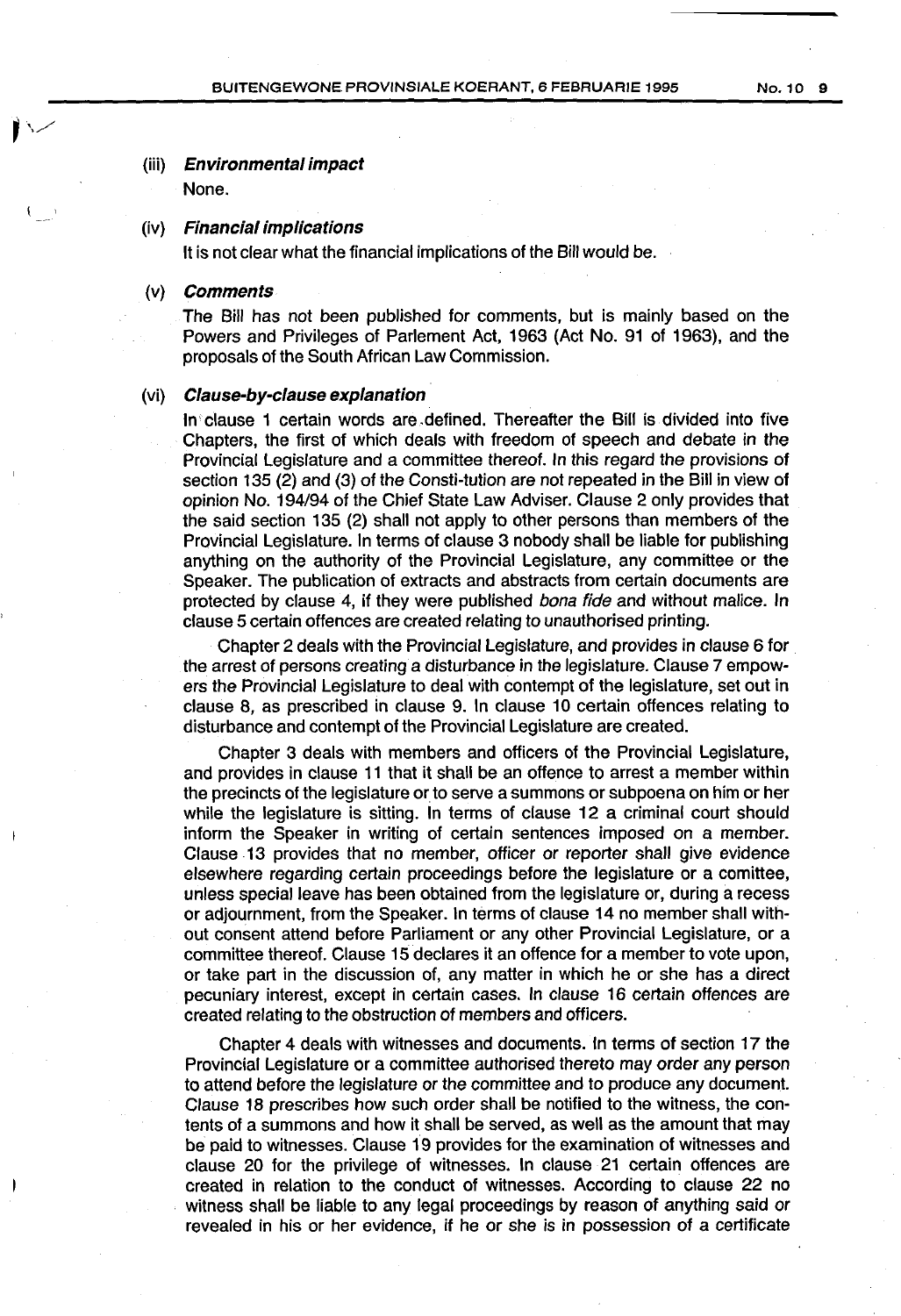stating that he or she has answered fully and satisfactorily all questions put to him or her by the Provincial Legislature or a committee thereof. In clause 23 certain further offences in relation to witnesses are created.

Chapter 5 contains some general provisions. In clause 24 certain persons involved with a member are prohibited from receiving compensation in respect of the promotion of or opposition to anything submitted, or proposed to be submitted, to the Provincial Legislature. Clause 25 provides that a copy of journals printed by order of the legislature or the Speaker shall without proof be admissible as evidence at any enquiry in the Republic. Under clause 26 the Speaker or a commitee may be authorised to perform any act of the Provincial Legislature in terms of the Bill. In terms of clause 27 the Bill also applies to a committee meeting beyond the seat of the legislature or while the legislature is in recess or adjourned. Clause 28 provides that no person shall be liable for anything done under the authority of the legislature and within its powers, or under any warrant issued by virtue of those powers.

Clause 29 contains the short title of the Bill.

(vii) Other information deemed necessary by the member in charge of the Bill No instructions have been received in this regard.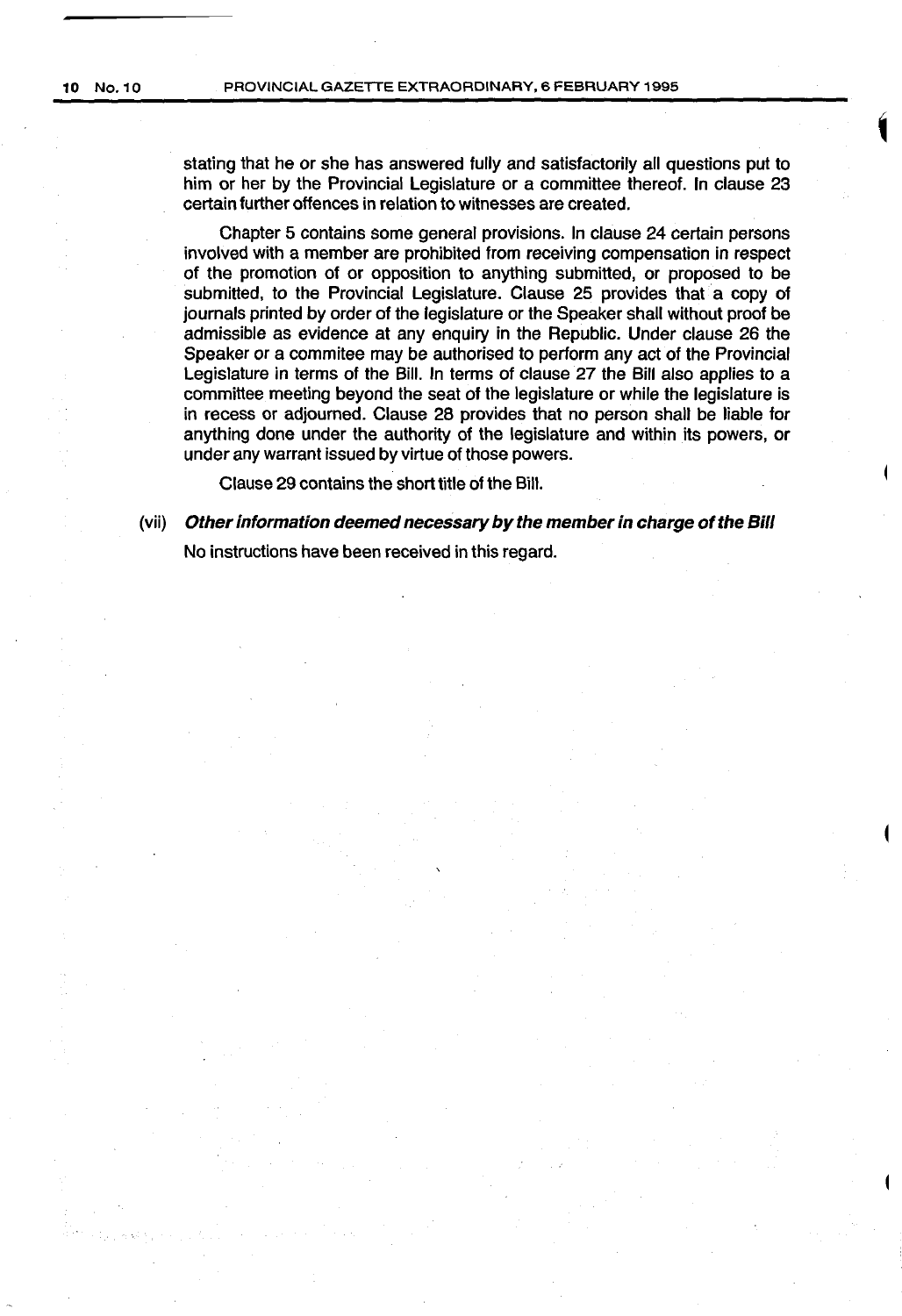$\overline{\phantom{a}}$ 

W ater conservation is very important to the community and industry to ensure their survival. So save water! community and industry to ensure their survival. So save water!





### **Spaar 'n druppel - en vul die dam**

I ndien almal van ons besparingsbewus optree, besnoei ons nie slegs uitgawes nie maar wen ook ten opsigte van ons kosbare water- en elektrisiteitsvoorraad pns nie slegs uitgawes nie maar wen ook ten opsigte /van ons kosbare water- en elektrisiteitsvoorraad

<del>潑鸄藔旇帹饏慦後慦篵嫎椄檪檪檪檪檪檪檪檪檪檪檪檪獉獉獉獉獉獉獉獉獉獉獉獉獉獉獉獉獉獉媇媇媇鋔蛖蝧湬湬湬湬湬湬湬梤蝧梤焲梤帹稄椄稄帹稄帹稄媇帹檪媇媣**瑹**猤<del>얧</del>桜<del>谈</del><br></del>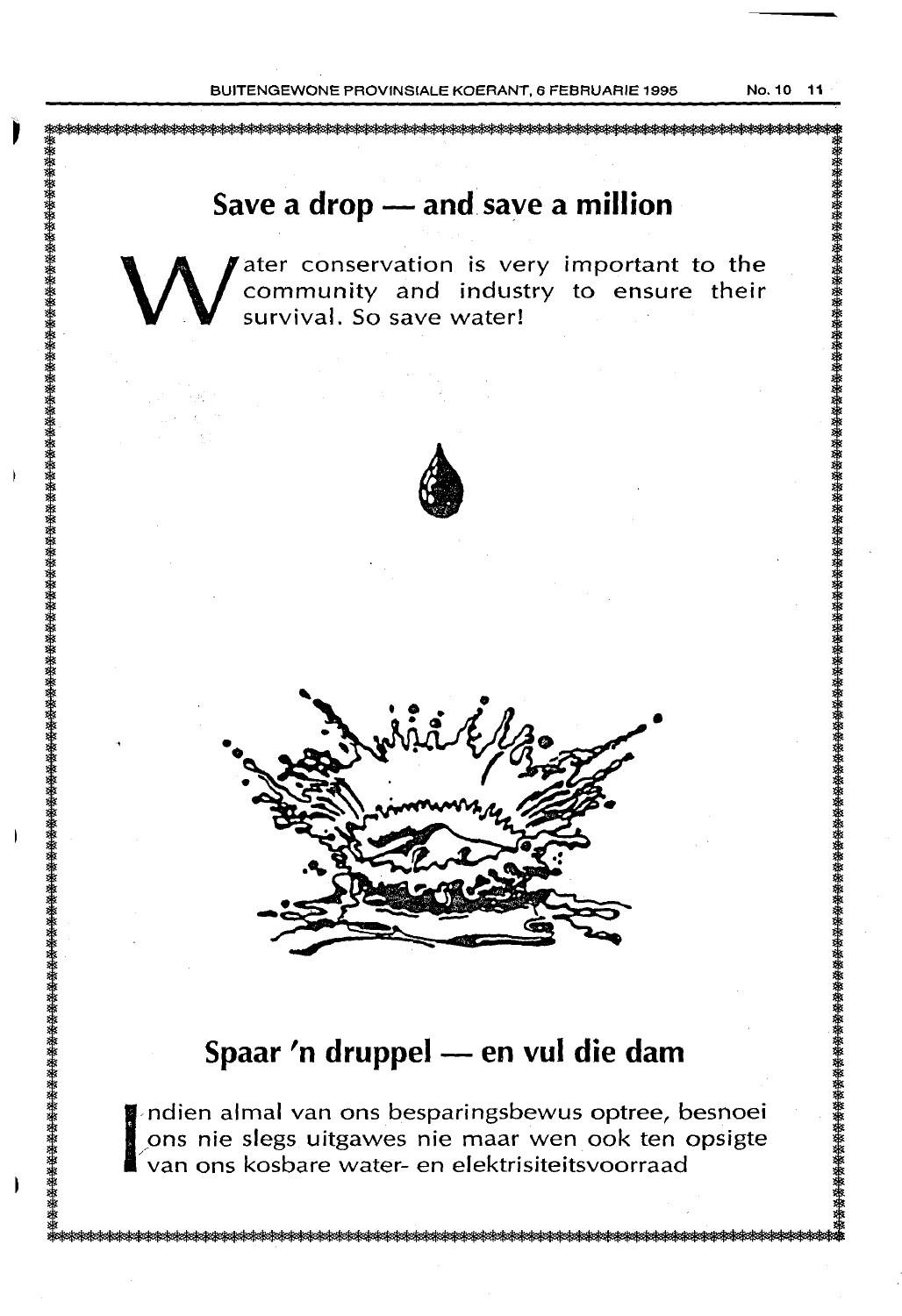No. 10 PROVINCIAL GAZETTE EXTRAORDINARY, 6 FEBRUARY, 6

Use it

# Don't abuse

# **water is for everybody**

# **Werk.mooi daarmee**

•

# Ons leef wad daarvan

## **water is kosbaar** ...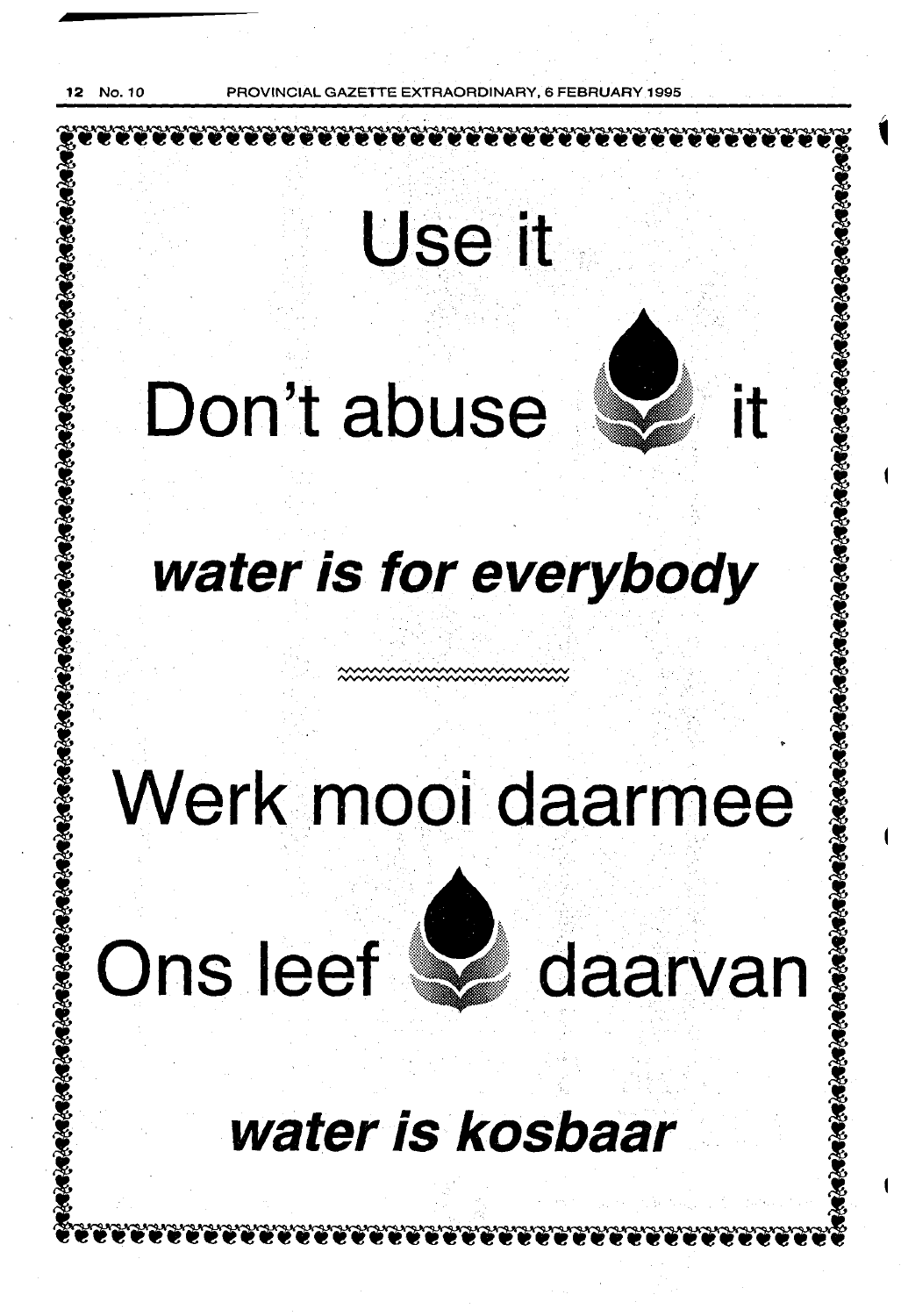



Department of Environment Affairs 2000 Departement van Omgewingsake

나라 나 영웅하다

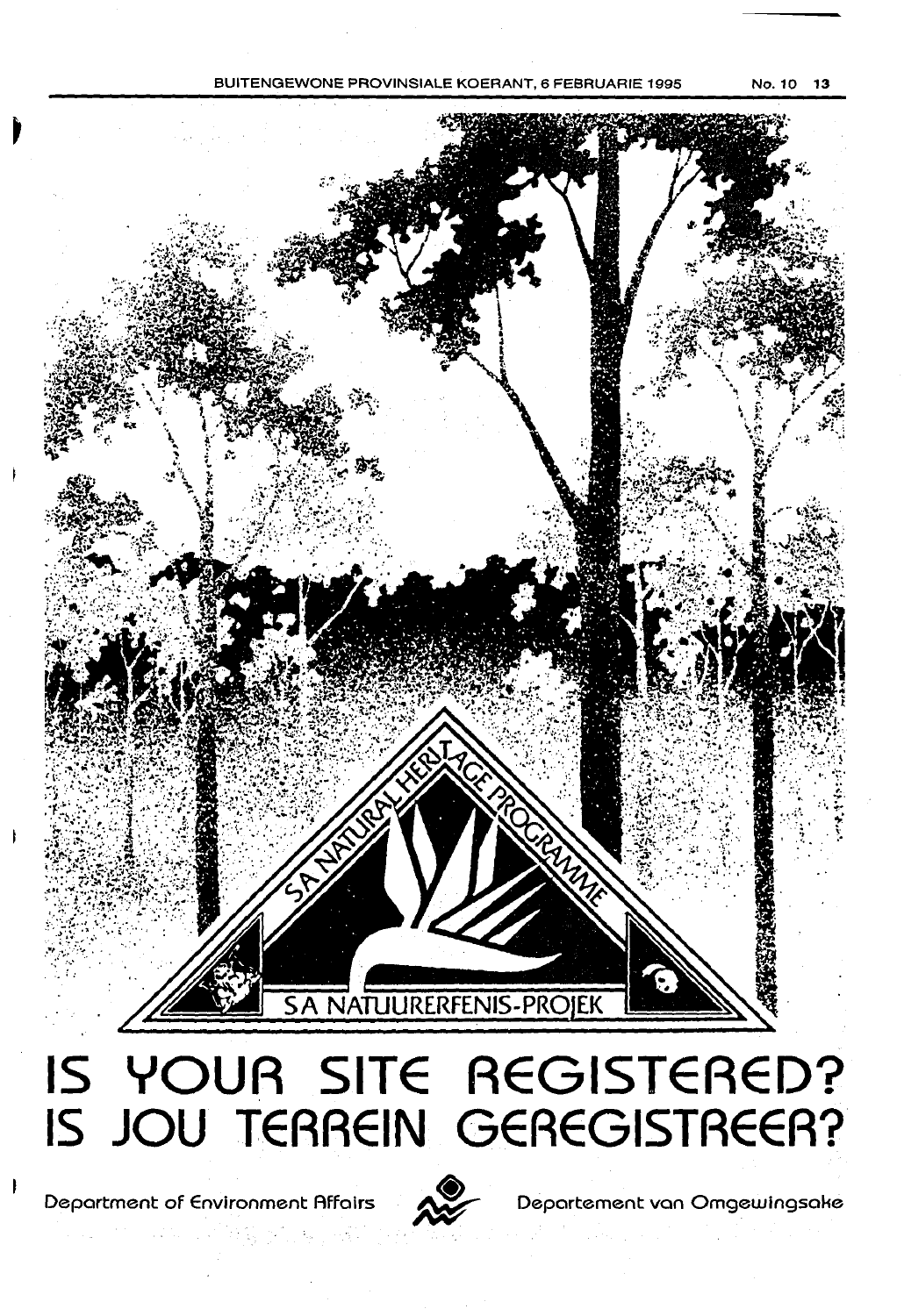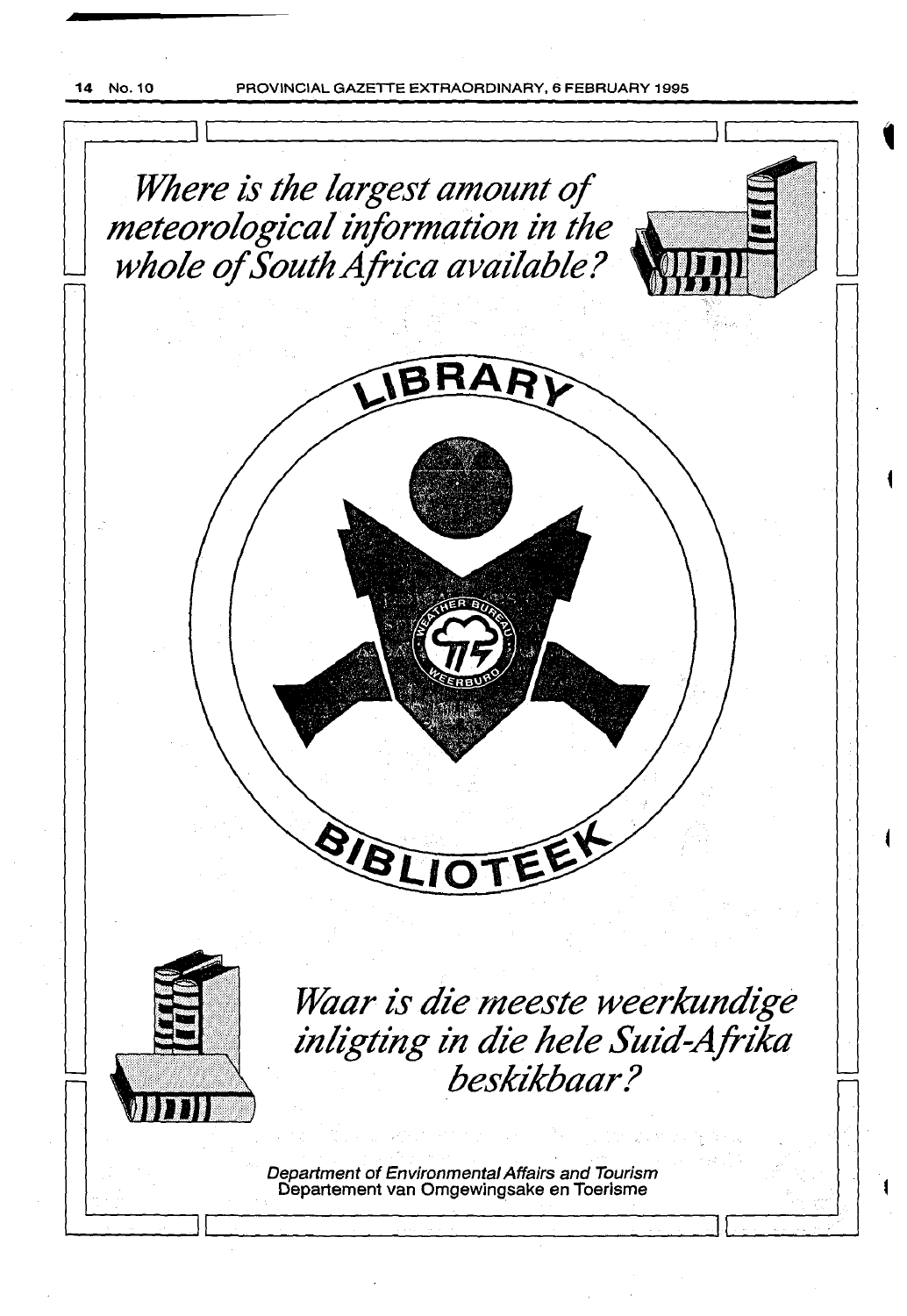

BUITENGEWONE PROVINSIALE KOERANT, 6 FEBRUARIE 1995

No. 10 15